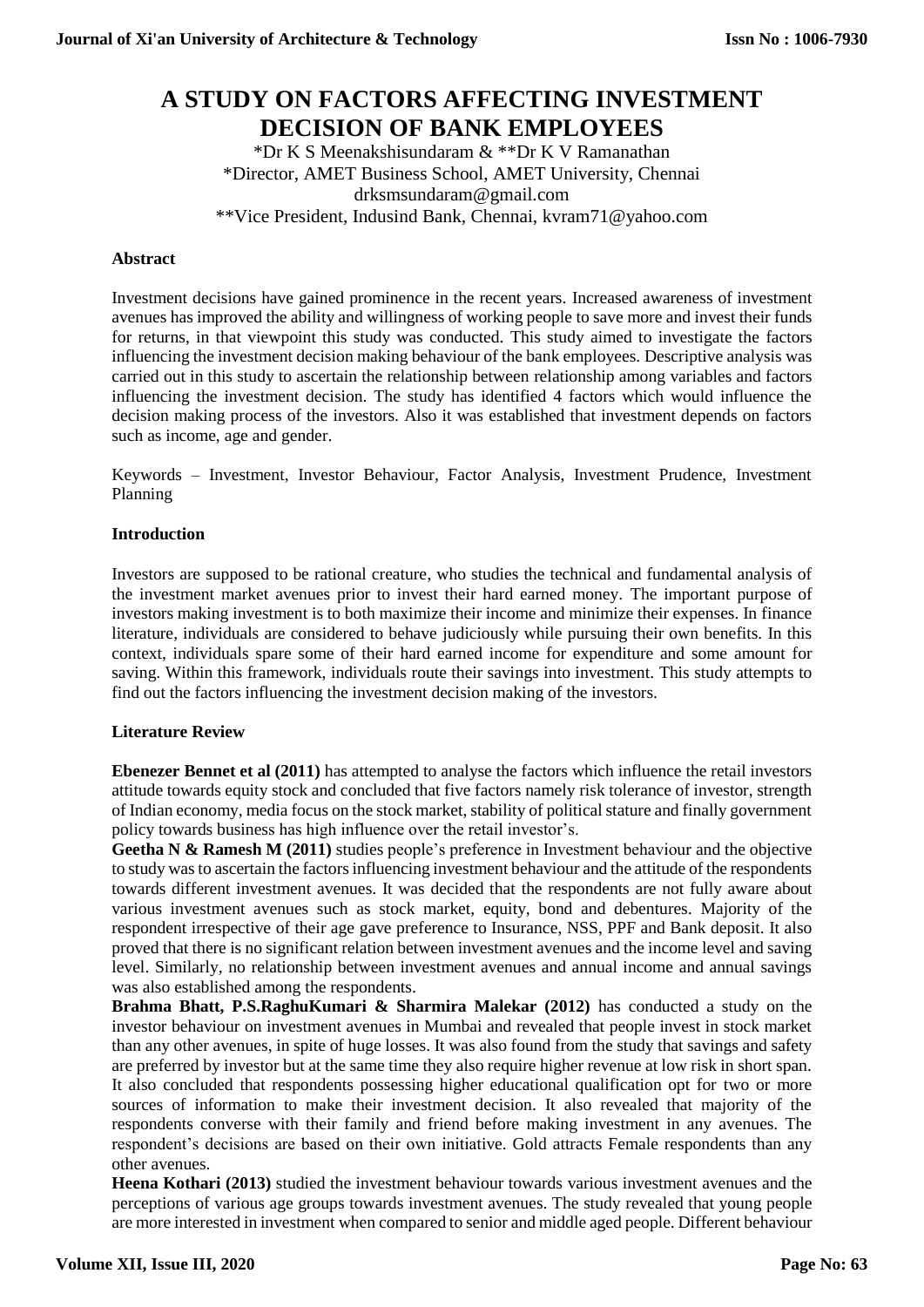#### **Journal of Xi'an University of Architecture & Technology**

was noticed among different age groups while doing their investment and the selection of any investment avenue would depend on their age.

**Vanashree P Kademani et al (2019)** has studied the investors perception towards shares as an investment avenue and concluded that demographical factors such as occupation, annual income, marital status, age influence the investment in stock market and factors such as gender, education do not influence investment in stock market. It was also concluded that association exist between factors influencing investment decision and stock market investment. Also significant association exist between objectives of investment and investment in stock market.

## **Objective of the study**

The objective of the study are as follows:

- 1. To identify the factors affecting the investment behaviour of employees working in banks.
- 2. To ascertain the relationship between more than one independent and one dependent variable.

## **Research Methodology**

The nature of this research is descriptive and exploratory. The target population for the study was employees working in banking industry. Primary data was collected through a questionnaire using non probability convenient random sampling method. The sample size for this study was 400 employees working in private sector and public sector banks. Secondary data was collected through websites and relevant publications. This study is carried out to identify the factors influencing the investment decision making behaviour of the bank employees. The data collected was analysed using statistical tools such as regression analysis and factor analysis. Cronbach alpha test was used to test the reliability of data which has given a result of 0.770

## **Data Analysis and Interpretation**

The information collected was from the respondents through the questionnaire was consolidated and analysed. Factor Analysis technique is used to reduce the more number of variables into lesser numbers of factors. Regression analysis was carried out to ascertain the relationship between the variables.

## **Regression Analysis**

To ascertain the relationship between the dependent variable (Investment) and the independent variables (Income, age and gender), regression analysis is being used. The results are as follows:

| <b>Model Summary</b> |       |          |            |               |  |  |  |
|----------------------|-------|----------|------------|---------------|--|--|--|
|                      |       |          | Adjusted R | Std. Error of |  |  |  |
| Model                | R     | R Square | Square     | the Estimate  |  |  |  |
|                      | .738ª | .545     | .542       | .88309        |  |  |  |

a. Predictors: (Constant), Gender, Age, Income Amount

| ANU VA |            |         |     |             |         |                   |  |  |  |
|--------|------------|---------|-----|-------------|---------|-------------------|--|--|--|
|        |            | Sum of  |     |             |         |                   |  |  |  |
| Model  |            | Squares | df  | Mean Square | F       | Sig.              |  |  |  |
|        | Regression | 369.921 |     | 123.307     | 158.117 | .000 <sup>a</sup> |  |  |  |
|        | Residual   | 308.819 | 396 | .780        |         |                   |  |  |  |
|        | Total      | 678.740 | 399 |             |         |                   |  |  |  |

**ANOVA<sup>b</sup>**

a. Predictors: (Constant), Gender, Age, Income Amount

b. Dependent Variable: Investment Amount

The above table indicates that there is significant relationship exist between annual income and annual investment of the respondents.

The table below provides the coefficient of the dependent and independent various namely investment and income, age and gender of the respondents.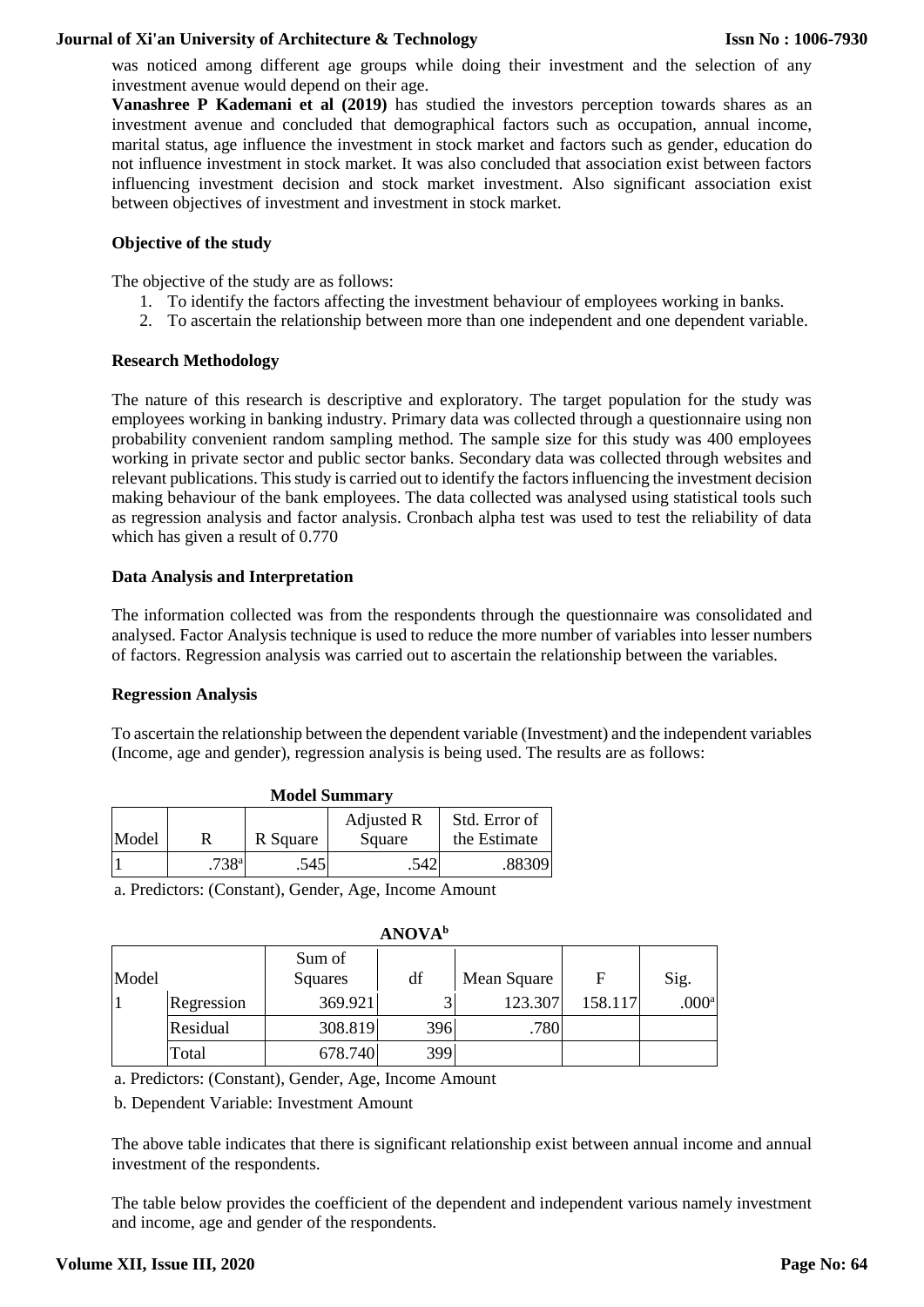|       |               | Unstandardized Coefficients |            | Standardized<br>Coefficients |          |      |  |  |  |  |
|-------|---------------|-----------------------------|------------|------------------------------|----------|------|--|--|--|--|
| Model |               | В                           | Std. Error | <b>B</b> eta                 | Т        | Sig. |  |  |  |  |
|       | (Constant)    | $-1.105$                    | .313       |                              | $-3.526$ | .000 |  |  |  |  |
|       | Income Amount | .219                        | .012       | .765                         | 18.945   | .000 |  |  |  |  |
|       | Age           | .011                        | .005       | .081                         | 2.212    | .028 |  |  |  |  |
|       | Gender        | .321                        | .104       | .123                         | 3.071    | .002 |  |  |  |  |

**Coefficients<sup>a</sup>**

a. Dependent Variable: Investment Amount

Common regression equation is  $y = a + bx$ 

The effect of total income, age and gender on investment is given by the regression equation,

## **Investment = (-)1.105 lakhs +0.219 (income amount) + 0.011 (age) + 0.321 (Gender)**

## **Factor influencing investment decision**

Various factors influencing investment includes safety, security, liquidity, tax benefits, good return and regular income were considered for factor analysis.

In order to ascertain the appropriateness of data for factor analysis, KMO measures the sampling adequacy and the Barlett's test of sphericity was applied. Kaiser recommends that KMO values between 0.7 and 0.8 was considered as good and the results are given below.

| <b>KMO and Bartlett's Test</b>                      |                    |         |  |  |  |
|-----------------------------------------------------|--------------------|---------|--|--|--|
| Kaiser-Meyer-Olkin Measure of Sampling<br>Adequacy. | .784               |         |  |  |  |
| Bartlett's Test of                                  | Approx. Chi-Square | 1.261E3 |  |  |  |
| Sphericity                                          | Df                 | 105     |  |  |  |
|                                                     | Sig.               | .000    |  |  |  |

From the above table high value for KMO  $(0.738 > 0.5)$  indicates that the factor analysis would be useful for the specified data used in this study and also the test of sphericity is 0.000 indicates the existence of significant relationship between the variables. This KMO score of 73.8% concludes that common variance was explained by the underlying factors.

The communalities show the variance of each variable that is contributed to the total variance of the influencing factors. The communality value more than 0.50 is adequate for the factor analysis. Initial communalities help estimates of the variance in each variable accounted for by all components or factors that is unique to each variable, this uniqueness can be calculated by total variance explained by that variable minus the communality of that variable.

| <b>Communalities</b>                                                                          |                |                   |  |  |  |  |
|-----------------------------------------------------------------------------------------------|----------------|-------------------|--|--|--|--|
|                                                                                               | <b>Initial</b> | <b>Extraction</b> |  |  |  |  |
| I am sure about all my investment will be completely safe and I will expect<br>a fixed return | 1.000          | .547              |  |  |  |  |
| I am confident that all my investment could be easily liquidated in the<br>market.            | 1.000          | .469              |  |  |  |  |
| All investments made by me are sure of providing me regular income.                           | 1.000          | .557              |  |  |  |  |
| I make investments for Tax planning.                                                          | 1.000          | .466              |  |  |  |  |
| I invest only in risk free investment.                                                        | 1.000          | .556              |  |  |  |  |
| In a period, I am confident that all my investments will grow substantially.                  | 1.000          | .527              |  |  |  |  |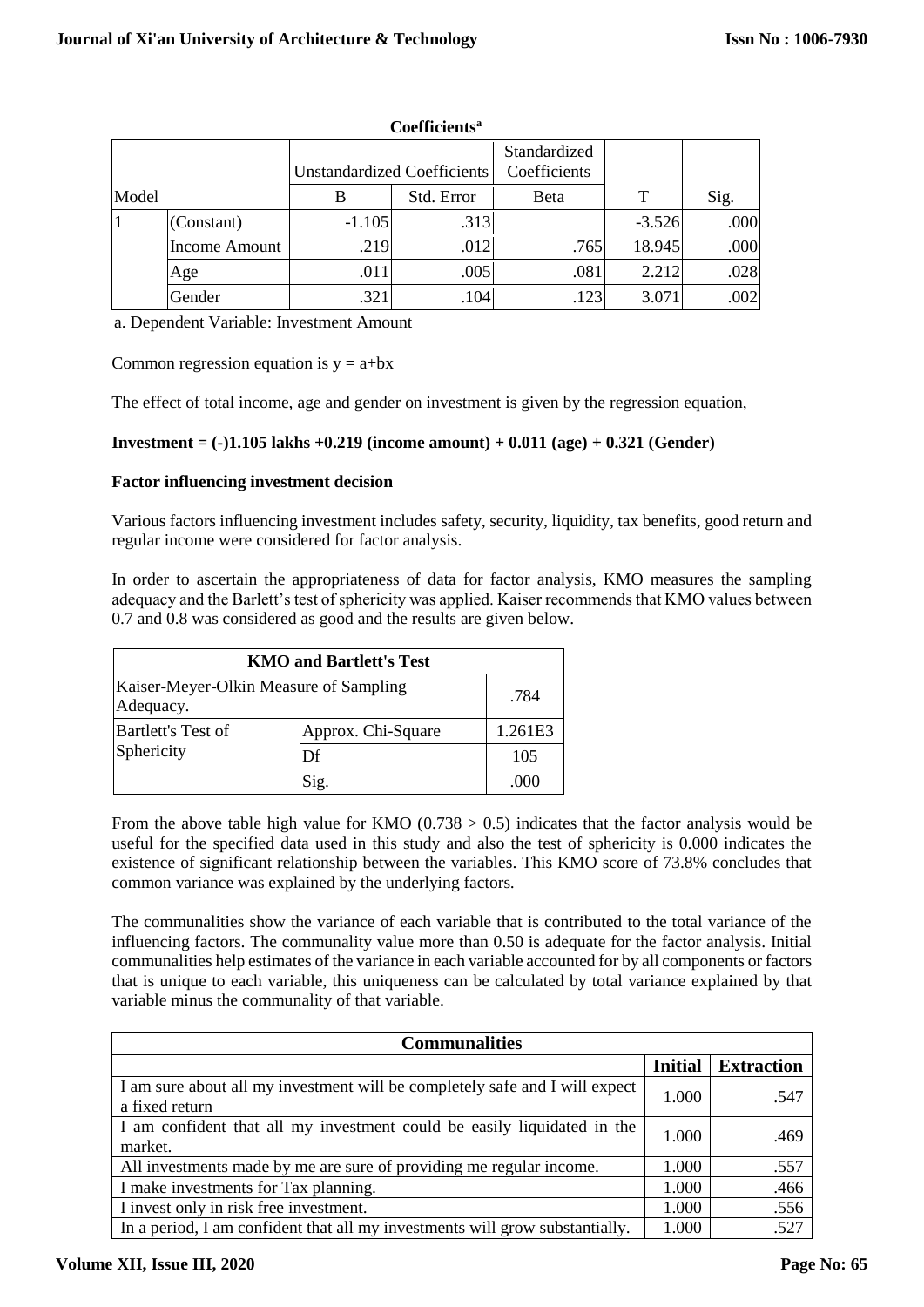| <b>Communalities</b>                                                                     |                |                   |  |  |  |  |
|------------------------------------------------------------------------------------------|----------------|-------------------|--|--|--|--|
|                                                                                          | <b>Initial</b> | <b>Extraction</b> |  |  |  |  |
| I will aim for safety in investment though it may lead to lower returns.                 | 1.000          | .616              |  |  |  |  |
| For all my investment, I look out that they all should grow above the<br>inflation rate. | 1.000          | .513              |  |  |  |  |
| A portion of my income is regularly allocated for investment.                            | 1.000          | .556              |  |  |  |  |
| I frequently guard my investment for return and growth.                                  | 1.000          | .588              |  |  |  |  |
| On account of loss I will withdraw my investment immediately.                            | 1.000          | .561              |  |  |  |  |
| I make my investments to my convenience.                                                 | 1.000          | .484              |  |  |  |  |
| I always consider Security is considered as an important aspect                          | 1.000          | .723              |  |  |  |  |
| I opine all my investments will help for multiplying my income.                          | 1.000          | .605              |  |  |  |  |
| In case of substantial returns, I am willing to substantial investment.                  | 1.000          | .432              |  |  |  |  |
| Extraction Method: Principal Component Analysis.                                         |                |                   |  |  |  |  |

|                | <b>Total Variance Explained</b> |                           |                                                  |              |                                                      |                                    |              |                                                    |                                    |  |
|----------------|---------------------------------|---------------------------|--------------------------------------------------|--------------|------------------------------------------------------|------------------------------------|--------------|----------------------------------------------------|------------------------------------|--|
|                | <b>Initial Eigenvalues</b>      |                           |                                                  |              | <b>Extraction Sums of Squared</b><br><b>Loadings</b> |                                    |              | <b>Rotation Sums of Squared</b><br><b>Loadings</b> |                                    |  |
| Compo<br>nent  | <b>Total</b>                    | $%$ of<br><b>Variance</b> | <b>Cumulative</b><br>$\frac{0}{0}$               | <b>Total</b> | $%$ of<br><b>Variance</b>                            | <b>Cumulative</b><br>$\frac{0}{0}$ | <b>Total</b> | $%$ of<br><b>Variance</b>                          | <b>Cumulative</b><br>$\frac{6}{6}$ |  |
| 1              | 3.611                           | 24.073                    | 24.073                                           | 3.611        | 24.073                                               | 24.073                             | 2.770        | 18.466                                             | 18.466                             |  |
| $\overline{2}$ | 2.141                           | 14.274                    | 38.346                                           | 2.141        | 14.274                                               | 38.346                             | 2.428        | 16.187                                             | 34.654                             |  |
| 3              | 1.380                           | 9.203                     | 47.550                                           | 1.380        | 9.203                                                | 47.550                             | 1.611        | 10.738                                             | 45.392                             |  |
| $\overline{4}$ | 1.066                           | 7.107                     | 54.657                                           | 1.066        | 7.107                                                | 54.657                             | 1.390        | 9.265                                              | 54.657                             |  |
| 5              | .898                            | 5.986                     | 60.643                                           |              |                                                      |                                    |              |                                                    |                                    |  |
| 6              | .804                            | 5.358                     | 66.001                                           |              |                                                      |                                    |              |                                                    |                                    |  |
| 7              | .784                            | 5.225                     | 71.226                                           |              |                                                      |                                    |              |                                                    |                                    |  |
| 8              | .678                            | 4.519                     | 75.745                                           |              |                                                      |                                    |              |                                                    |                                    |  |
| 9              | .634                            | 4.229                     | 79.974                                           |              |                                                      |                                    |              |                                                    |                                    |  |
| 10             | .606                            | 4.038                     | 84.012                                           |              |                                                      |                                    |              |                                                    |                                    |  |
| 11             | .565                            | 3.768                     | 87.780                                           |              |                                                      |                                    |              |                                                    |                                    |  |
| 12             | .519                            | 3.461                     | 91.241                                           |              |                                                      |                                    |              |                                                    |                                    |  |
| 13             | .508                            | 3.384                     | 94.625                                           |              |                                                      |                                    |              |                                                    |                                    |  |
| 14             | .420                            | 2.798                     | 97.424                                           |              |                                                      |                                    |              |                                                    |                                    |  |
| 15             | .386                            | 2.576                     | 100.000                                          |              |                                                      |                                    |              |                                                    |                                    |  |
|                |                                 |                           | Extraction Method: Principal Component Analysis. |              |                                                      |                                    |              |                                                    |                                    |  |

It could be observed from the above table an insight that only four components extracted from Principal Component Analysis are significant enough to retain for rotation and further interpretation it is found that the variance proportion explained begins to decrease from  $4<sup>th</sup>$  component onwards. Each of the principal components selected for rotation and interpretation. The total variance accounts for, by all the four factors with Eigen value of greater than 1 is 54.65%, which is sufficiently significant and the remaining variance is explained by other variables.

After eliminating the factors with less than 0.50 value, four factors were extracted from 15 variables. The following table displays the factors that influence the investment decision making of the investors.

| <b>Rotated Component Matrix<sup>a</sup></b>                                                   |                   |  |  |  |  |  |  |
|-----------------------------------------------------------------------------------------------|-------------------|--|--|--|--|--|--|
|                                                                                               | <b>Components</b> |  |  |  |  |  |  |
|                                                                                               |                   |  |  |  |  |  |  |
| I invest only in risk free investment.                                                        | .743              |  |  |  |  |  |  |
| I am sure about all my investment will be completely safe and I will<br>expect a fixed return | .736              |  |  |  |  |  |  |
| All investments made by me are sure of providing me regular income.                           | .676              |  |  |  |  |  |  |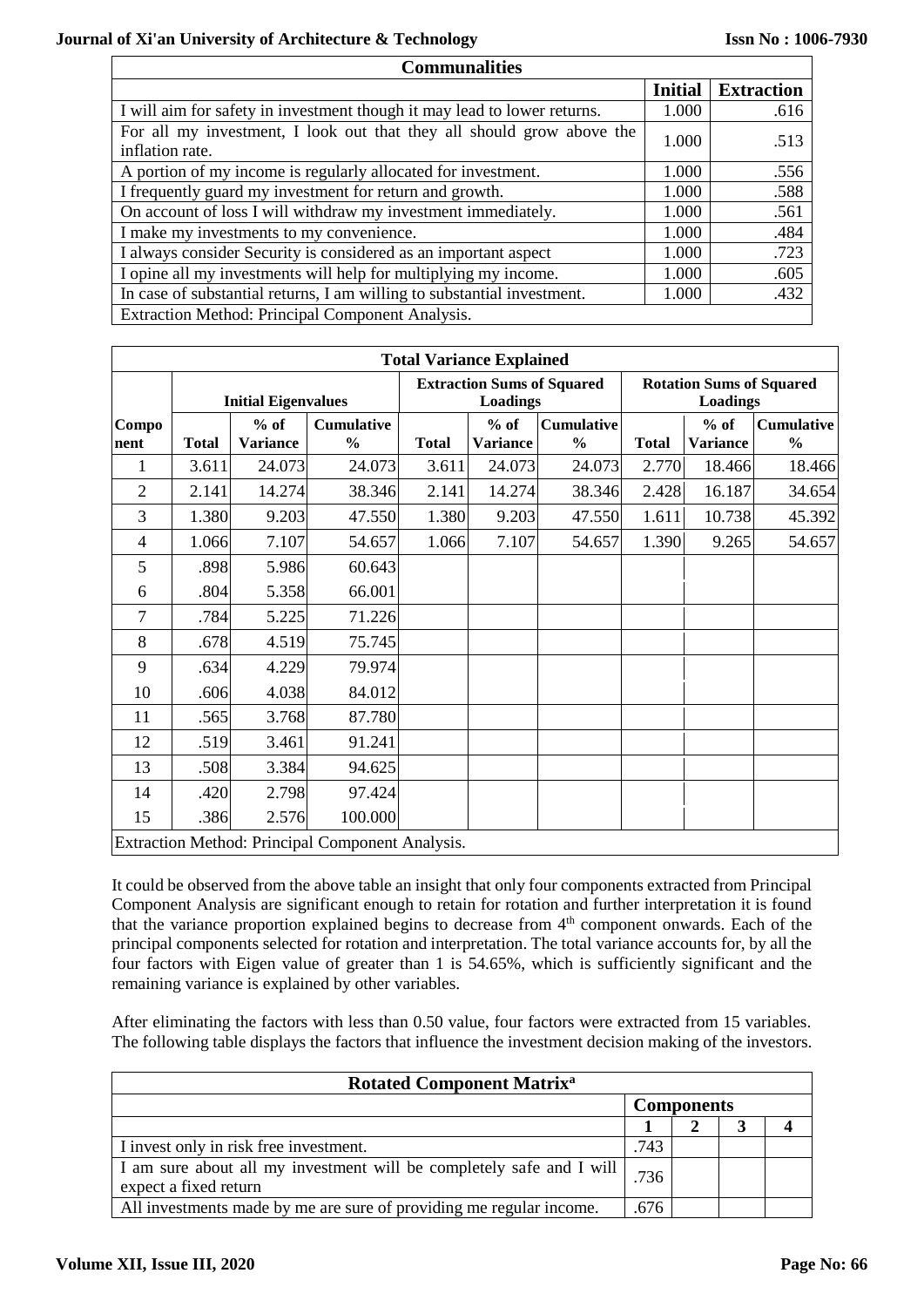| <b>Rotated Component Matrix<sup>a</sup></b>                              |      |      |      |      |  |  |  |
|--------------------------------------------------------------------------|------|------|------|------|--|--|--|
| <b>Components</b>                                                        |      |      |      |      |  |  |  |
| I am confident that all my investment could be easily liquidated in the  | .645 |      |      |      |  |  |  |
| market                                                                   |      |      |      |      |  |  |  |
| I make investments for Tax planning.                                     | .555 |      |      |      |  |  |  |
| A portion of my income is regularly allocated for investment.            |      | .717 |      |      |  |  |  |
| For all my investment, I look out that they all should grow above the    |      | .697 |      |      |  |  |  |
| inflation rate.                                                          |      |      |      |      |  |  |  |
| I frequently guard my investment for return and growth.                  |      | .627 |      |      |  |  |  |
| In a period, I am confident that all my investments will grow            | .606 |      |      |      |  |  |  |
| substantially.                                                           |      |      |      |      |  |  |  |
| In case of substantial returns, I am willing to substantial investment.  |      | .546 |      |      |  |  |  |
| I always consider Security is considered as an important aspect          |      |      | .844 |      |  |  |  |
| I will aim for safety in investment though it may lead to lower returns. |      |      | .623 |      |  |  |  |
| I opine all my investments will help for multiplying my income.          |      |      | .578 |      |  |  |  |
| I make my investments to my convenience.                                 |      |      |      | .646 |  |  |  |
| On account of loss I will withdraw my investment immediately.            |      |      |      | .618 |  |  |  |
| Extraction Method: Principal Component Analysis.                         |      |      |      |      |  |  |  |
| Rotation Method: Varimax with Kaiser Normalization.                      |      |      |      |      |  |  |  |
| a. Rotation converged in 5 iterations.                                   |      |      |      |      |  |  |  |

Table above shows the rotated component matrix, wherein the extracted factors were assigned a new name relating together. Factor 1 accounts for 24.07% of the variance which comprises of 5 variables loaded on this factor. The variables are (i) I invest only in risk free investment (0.743) (ii) I am sure about all my investment will be completely safe and I will expect a fixed return (0.736) (iii) All investments made by me are sure of providing me regular income. (0.676) (iv) I am confident that all my investment could be easily liquidated in the market (0.645) (v) I make investments for Tax planning. (0.555) are highly correlated to each other. From these statements, it is clearly indicating that investment should be safe and risk free with a reasonably fixed return, investment should provide regular income and easily liquidated and also consider for tax planning. Hence this segment of factors can be named as **Stability Factor.**

Factor 2 accounts for 14.27% of the variance which comprises of 5 variables loaded on this factor. The variables are (i) A portion of my income is regularly allocated for investment. (0.717) (ii) For all my investment, I look out that they all should grow above the inflation rate. (0.697) (iii) I frequently guard my investment for return and growth. (0.627) (iv) In a period, I am confident that all my investments will grow substantially.  $(0.606)$  (v) In case of substantial returns, I am willing to substantial investment. (0.546). From these statements, we can ascertain that investment help in multiplying and grow substantially and above the inflation rate, also the investment would always fetch good return. Hence this segment of factors can be named as **Growth factor.**

Factor 3 accounts for 9.20% of the variance which comprises of 3 variables loaded on this factor. The variables are (i) I always consider Security is considered as an important aspect. (0.844) (ii) I will aim for safety in investment though it may lead to lower returns. (0.623) (iii) I opine all my investments will help for multiplying my income. (0.573). From the above two statements, it can be decided that risk is inevitable in the investments and should be within tolerable limits and also higher the risk, higher will be the return. Hence this segment can be termed as **Threat Factor.**

Factor 4 accounts for 7.11% of the variance which comprises of 2 variables loaded on this factor. The variables are (i) I make my investments to my convenience. (0.646) (ii) On account of loss I will withdraw my investment immediately. (0.618). From the statements above, investments should be convenience for the investors, and should be easily liquidated on the requirement, should be safe and secured. Hence this segment can be designated as **Easiness Factor.**